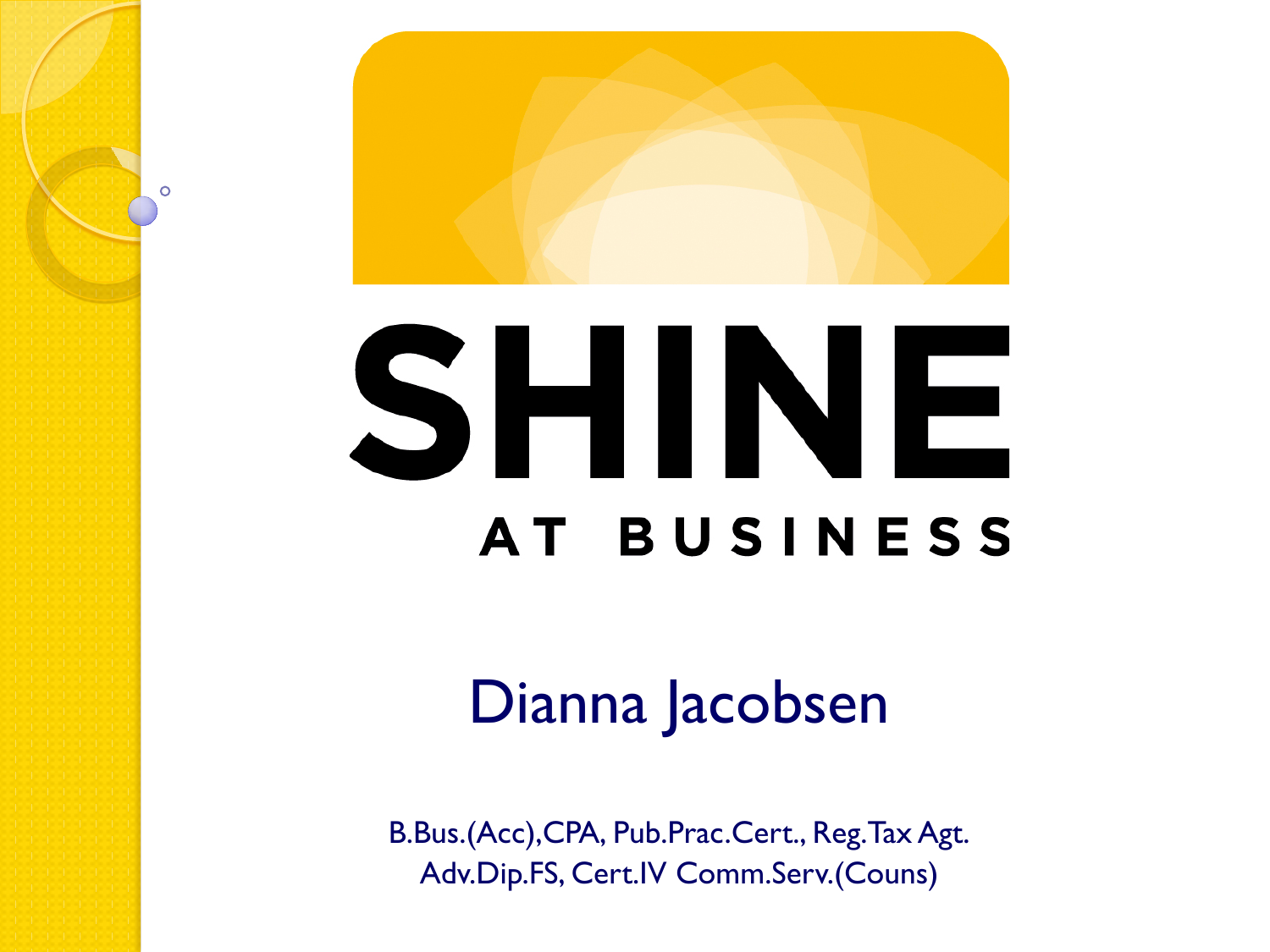### DISCLAIMER

 intended for their private information. This presentation is issued as a guide to attendees and is only

The information contained within constitutes general advice. Clients should not act solely on the basis of the material contained.

Items herein are general comments only and do not convey advice per se. Also changes in legislation may occur quickly.

We therefore recommend that formal advice be sought before acting in any financial areas.

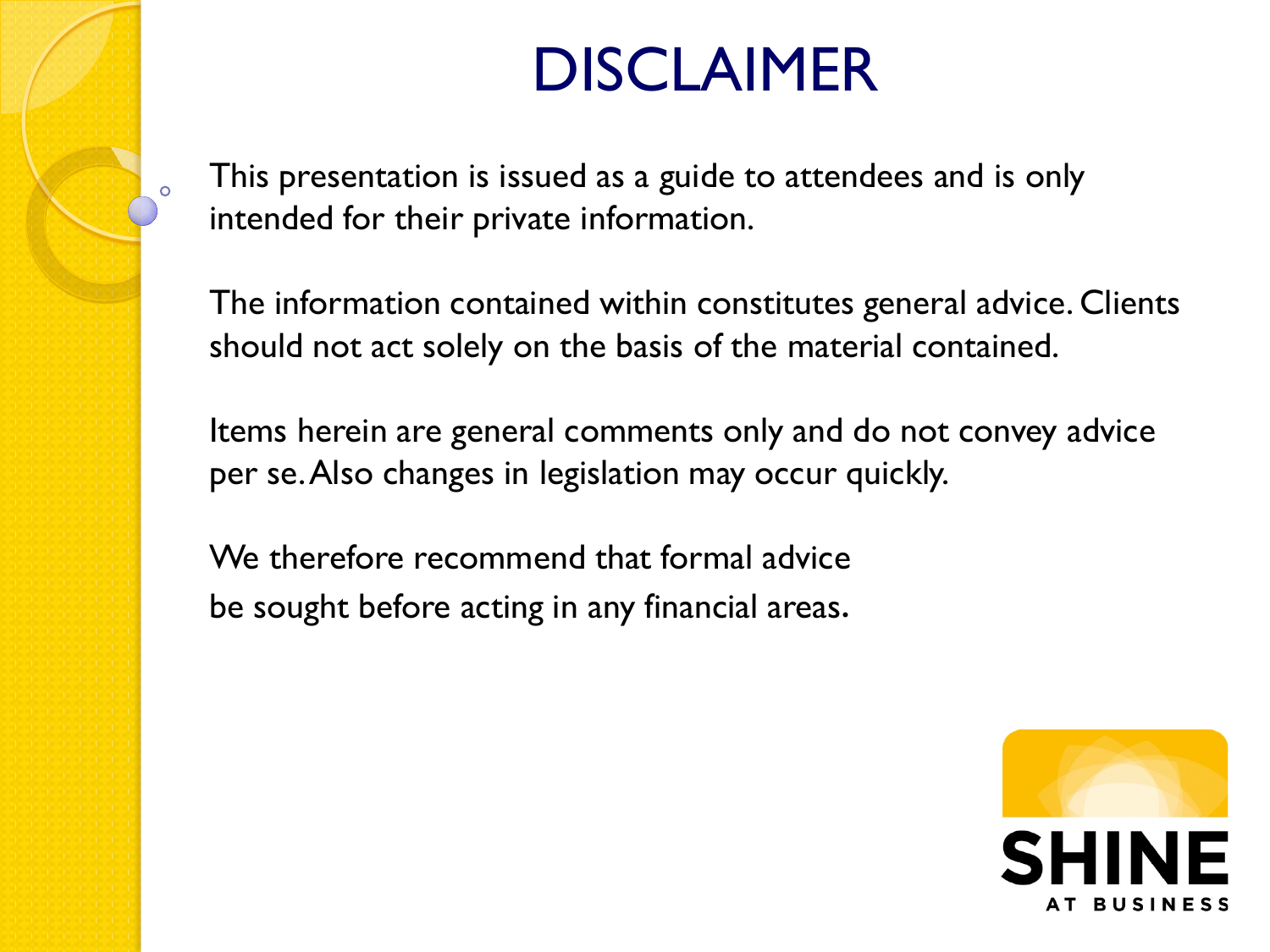# Introducing Myself...



 $\circ$ 

#### **Dianna Jacobsen**

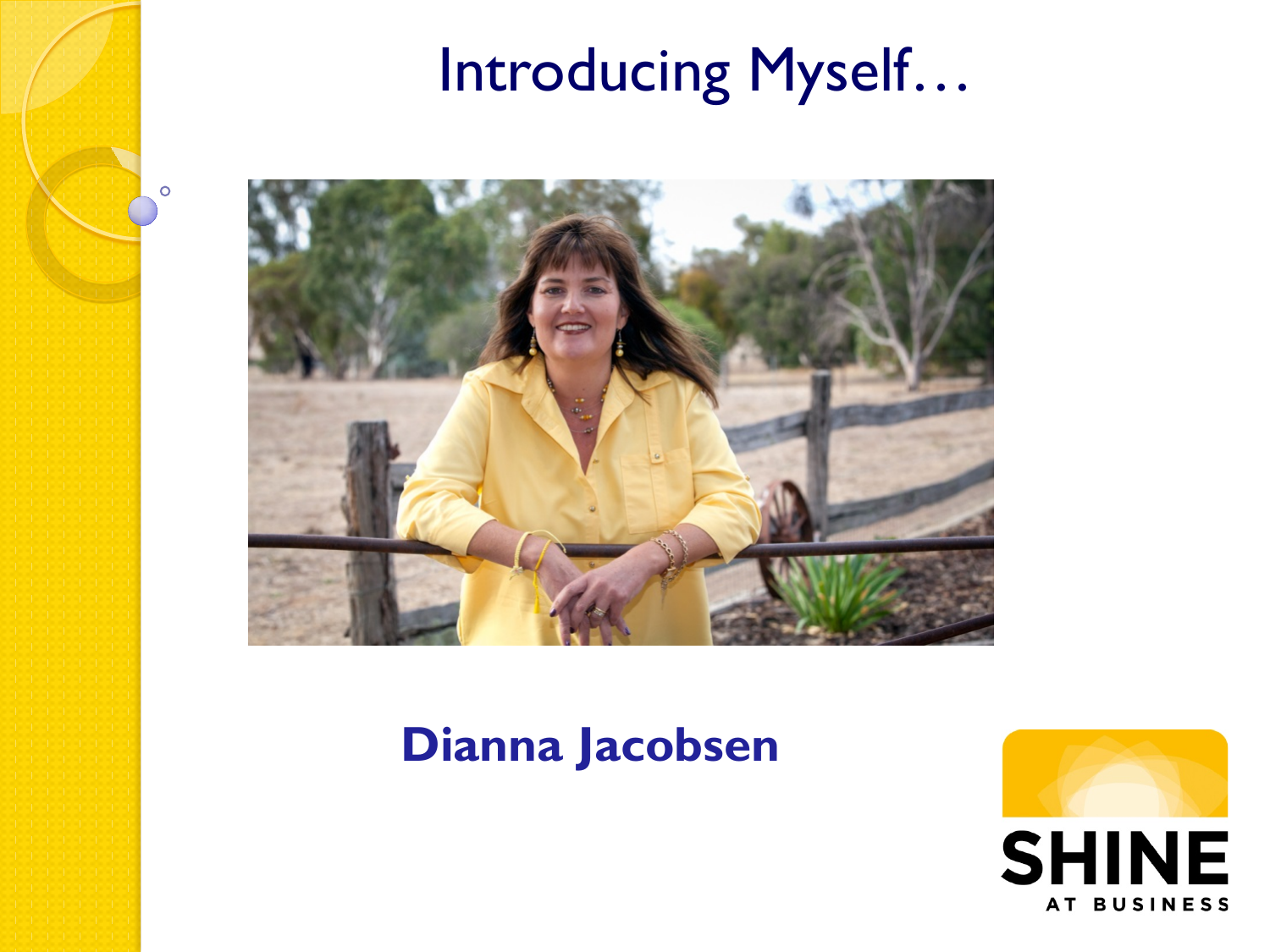# SHINE AT BUSINESS

 $\Omega$ 

- **Financial Money Management** 
	- Debt Structuring
	- Tax & Compliance
	- Insurances
	- Wealth Creation
	- Superannuation
	- Exit Strategy

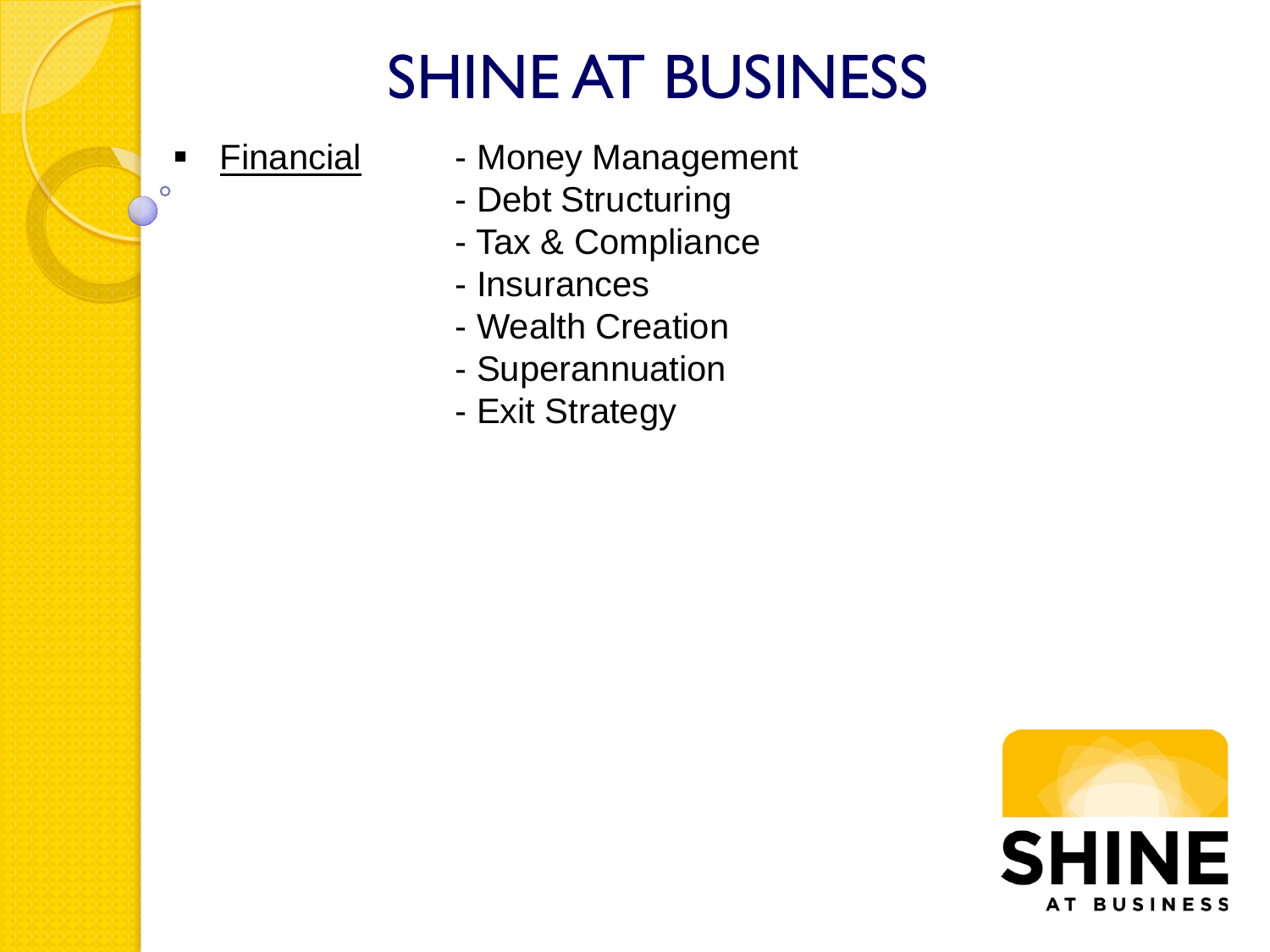# SHINE AT BUSINESS

 $\overline{O}$ 

- **Financial Money Management** 
	- Debt Structuring
	- Tax & Compliance
	- Insurances
	- Wealth Creation
	- Superannuation
	- Exit Strategy
- **Business** Cashflow
	-
	- Staff Leadership
	- Marketing
	- Time Management

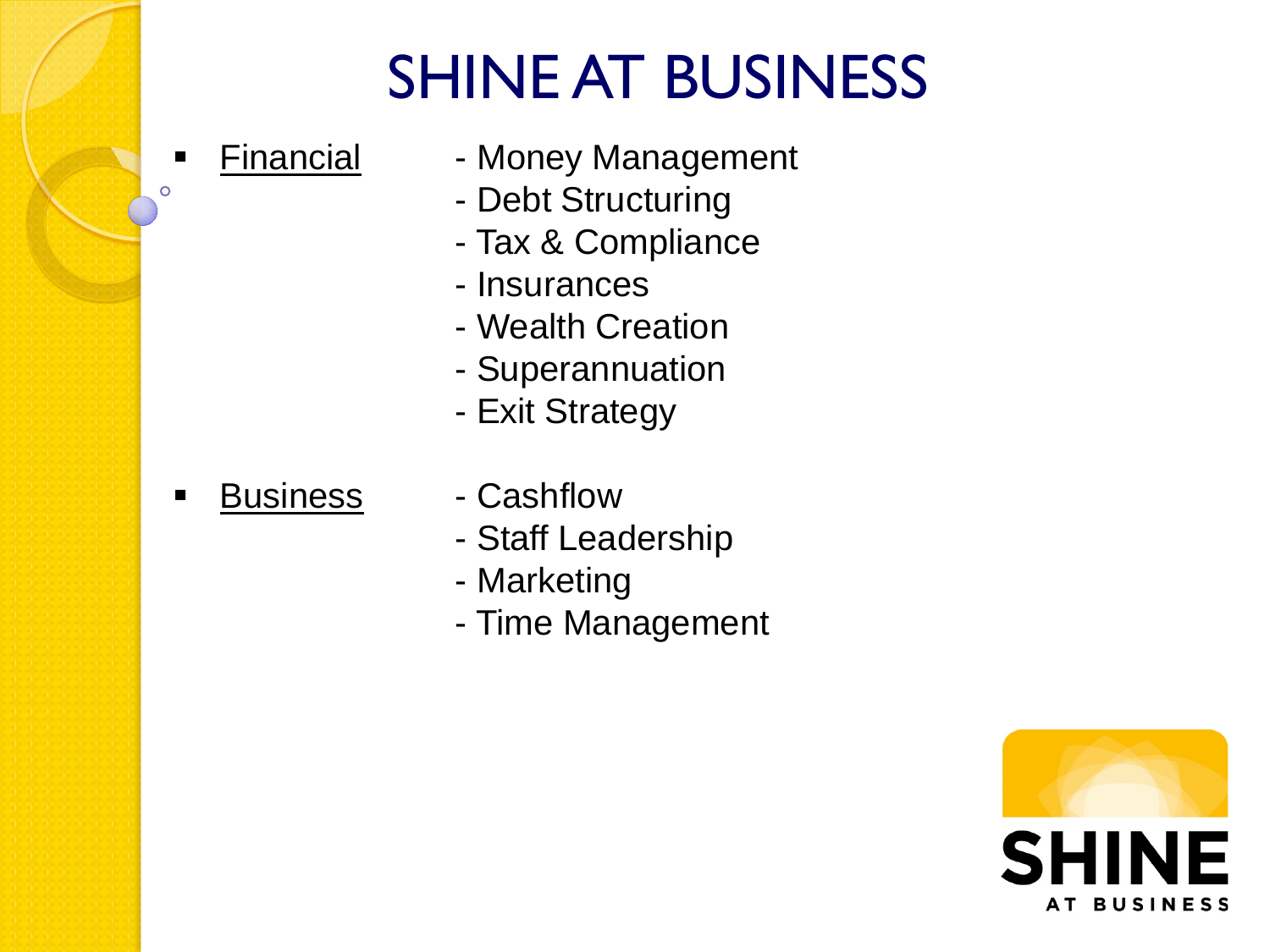# SHINE AT BUSINESS

 $\overline{O}$ 

- **Financial Money Management** 
	- Debt Structuring
	- Tax & Compliance
	- Insurances
	- Wealth Creation
	- Superannuation
	- Exit Strategy
- 
- **Business** Cashflow
	- Staff Leadership
	- Marketing
	- Time Management

- 
- Lifestyle  **Work-Life Balance** 
	- Empowerment
	- Communication
	- Relationships
	- Health

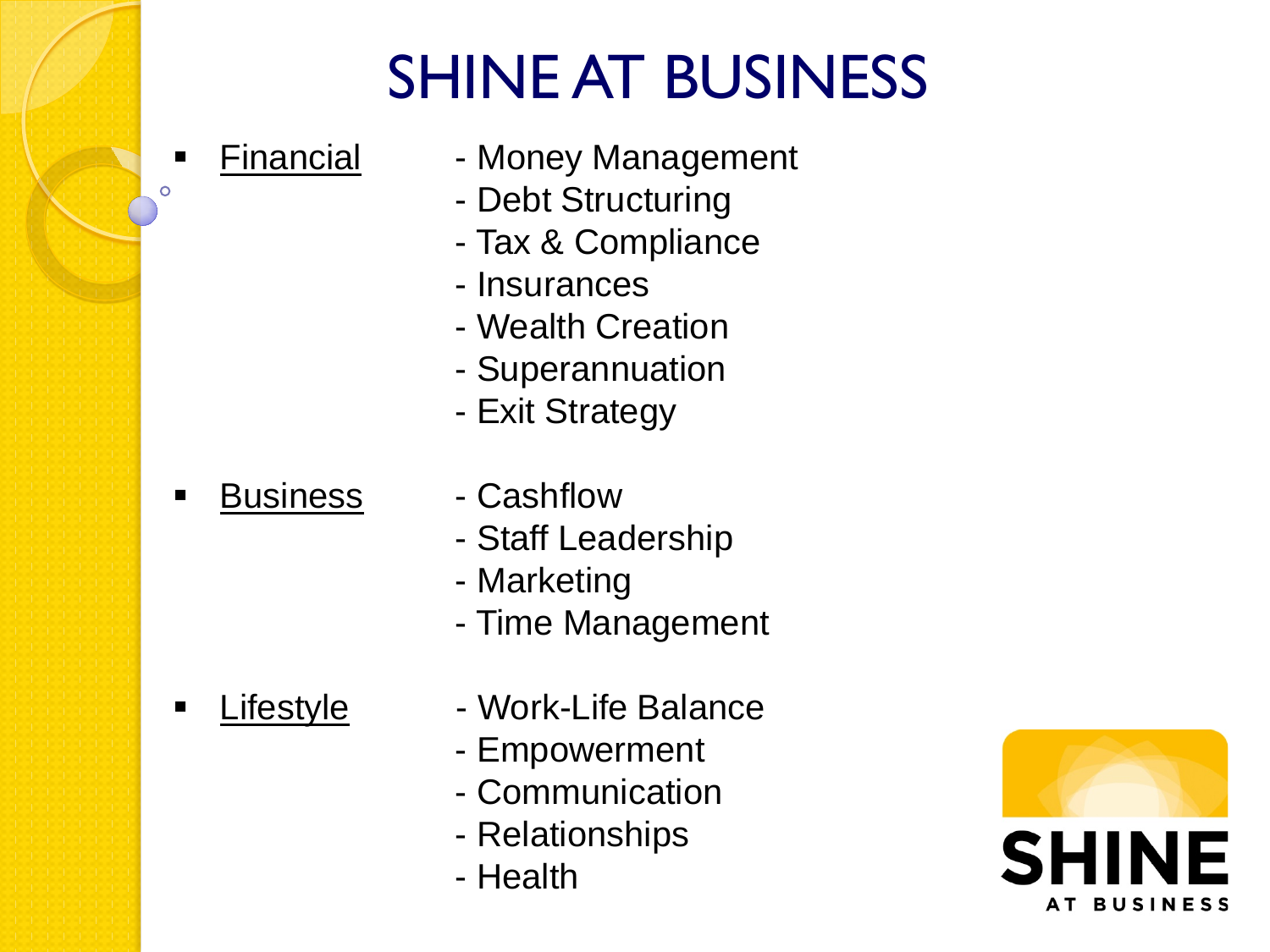

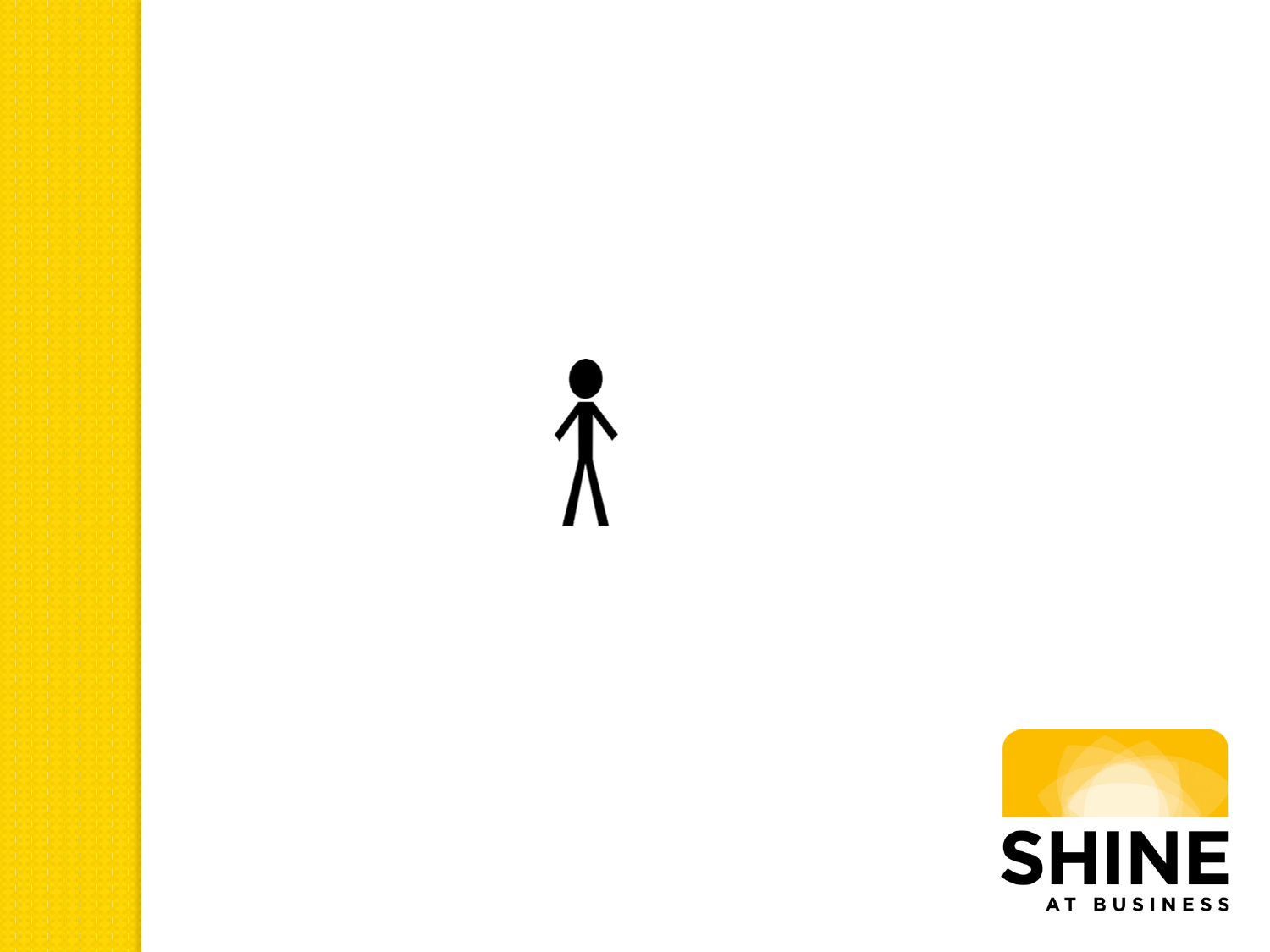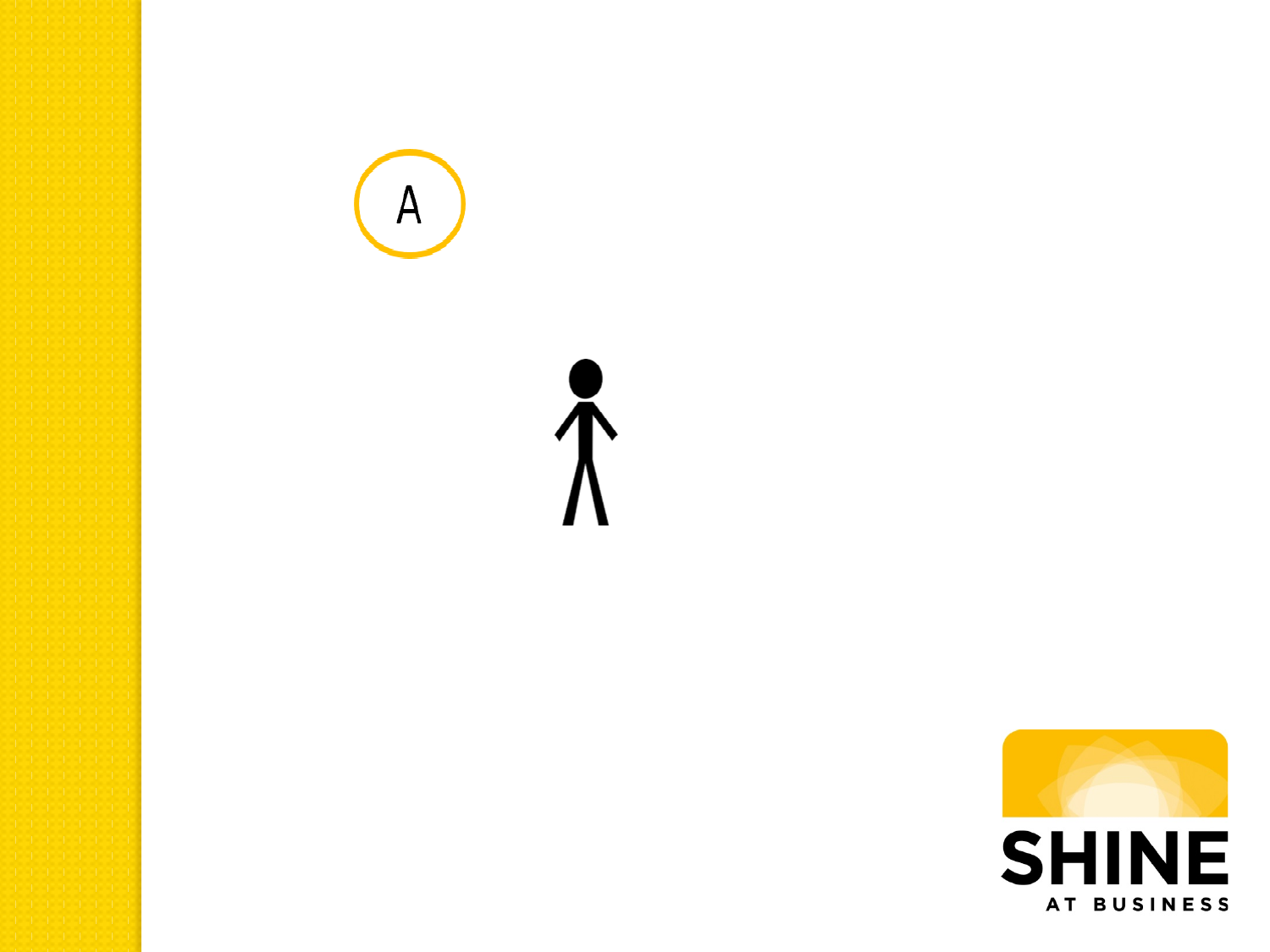

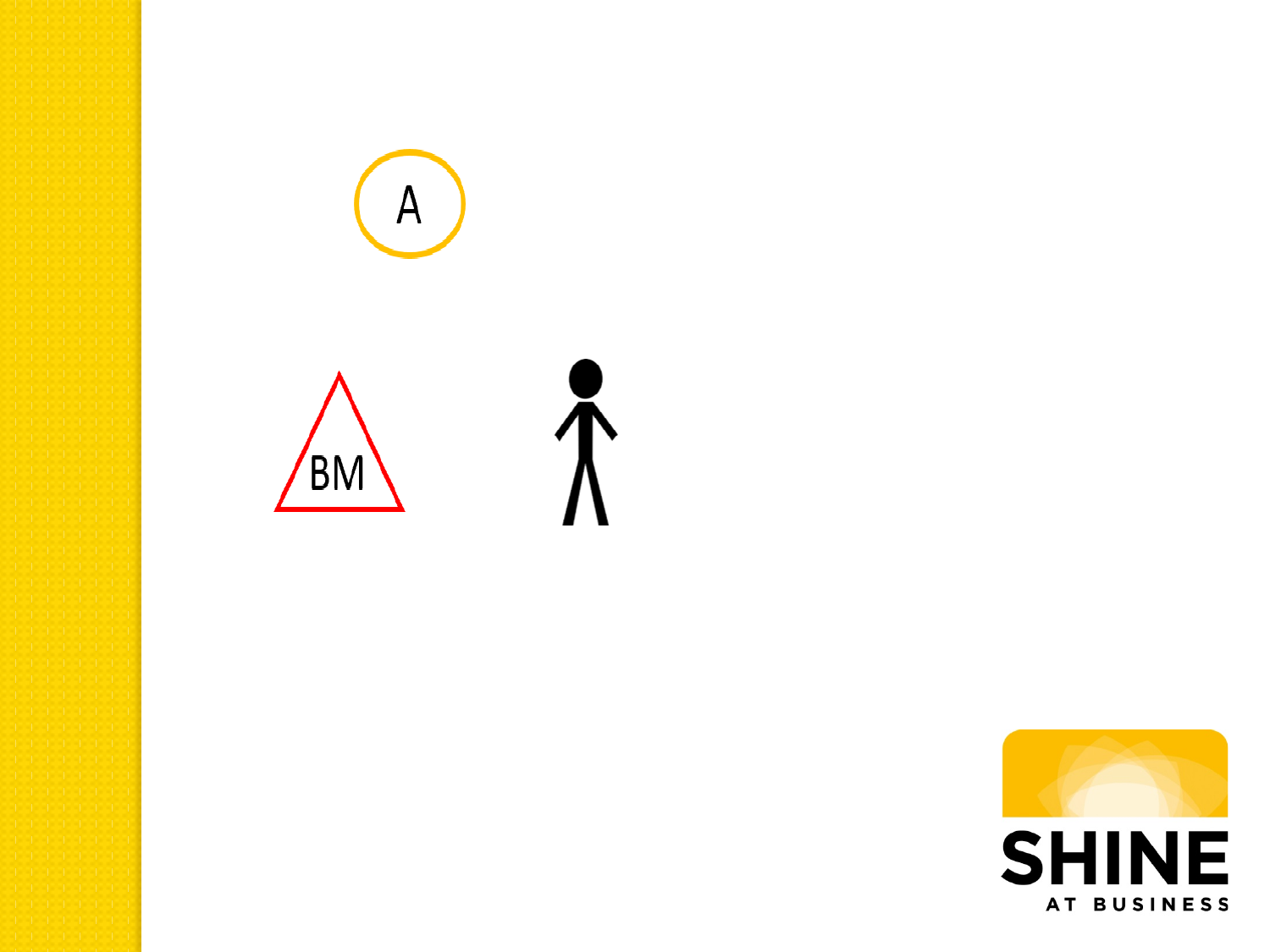

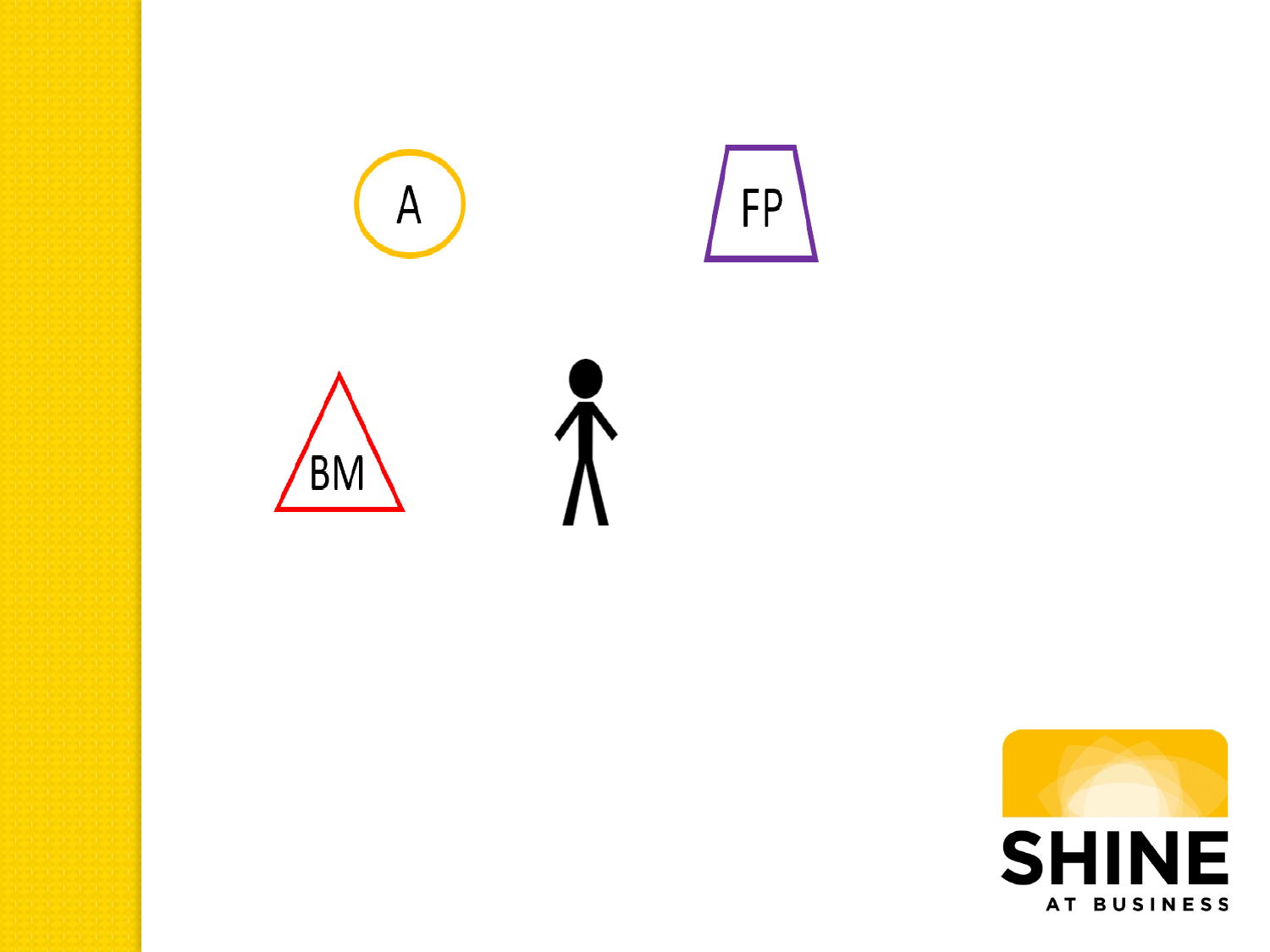

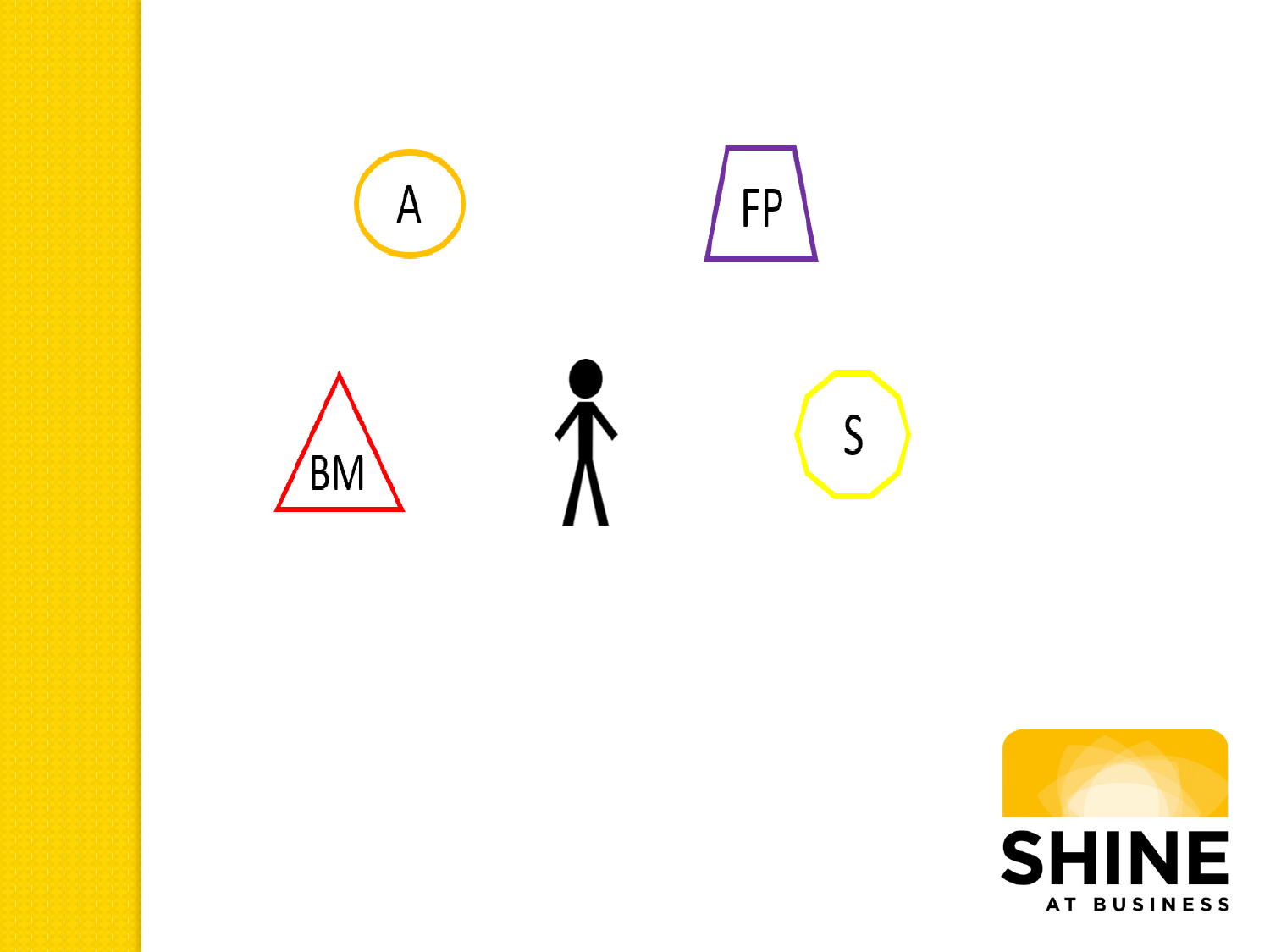



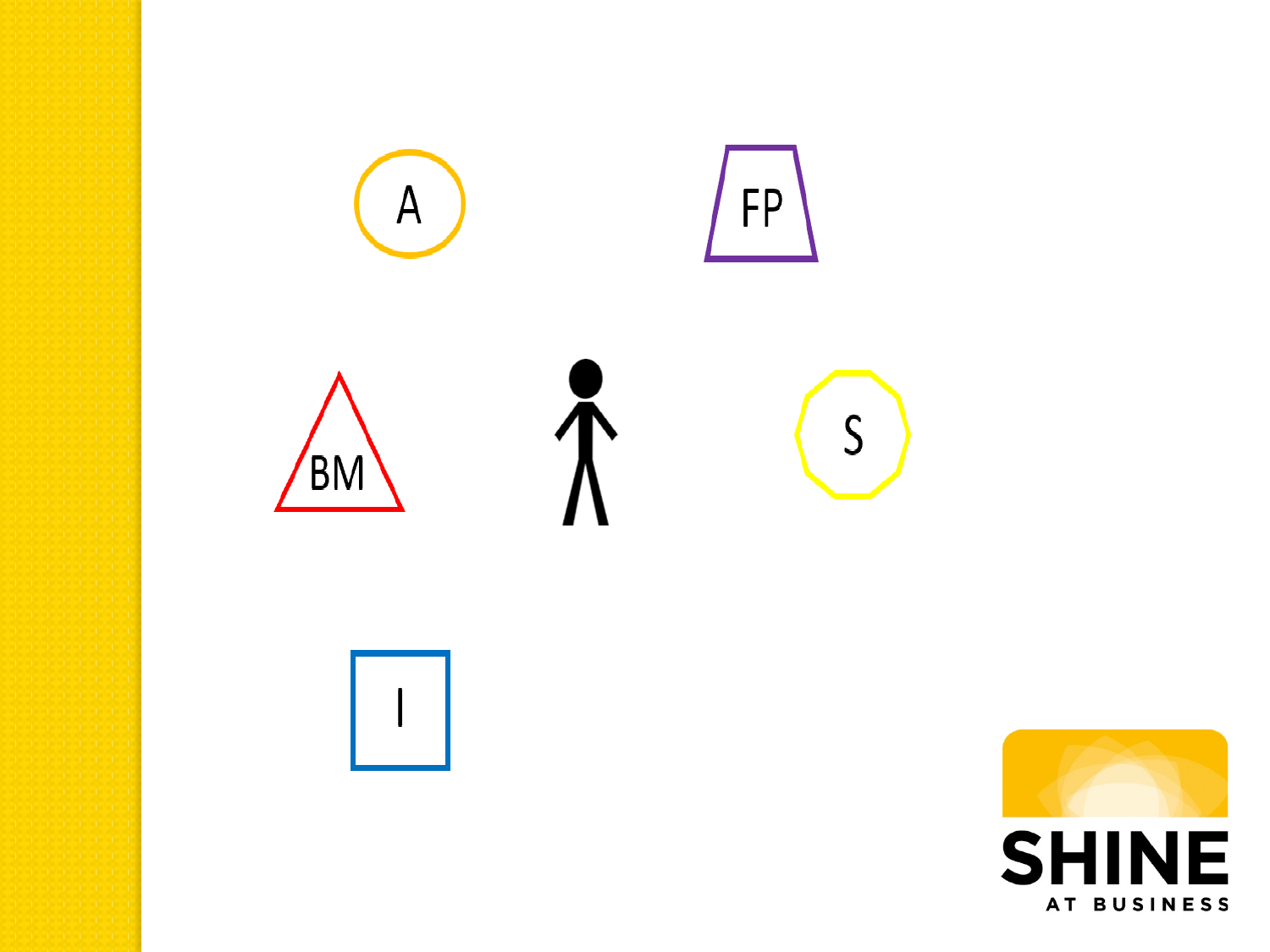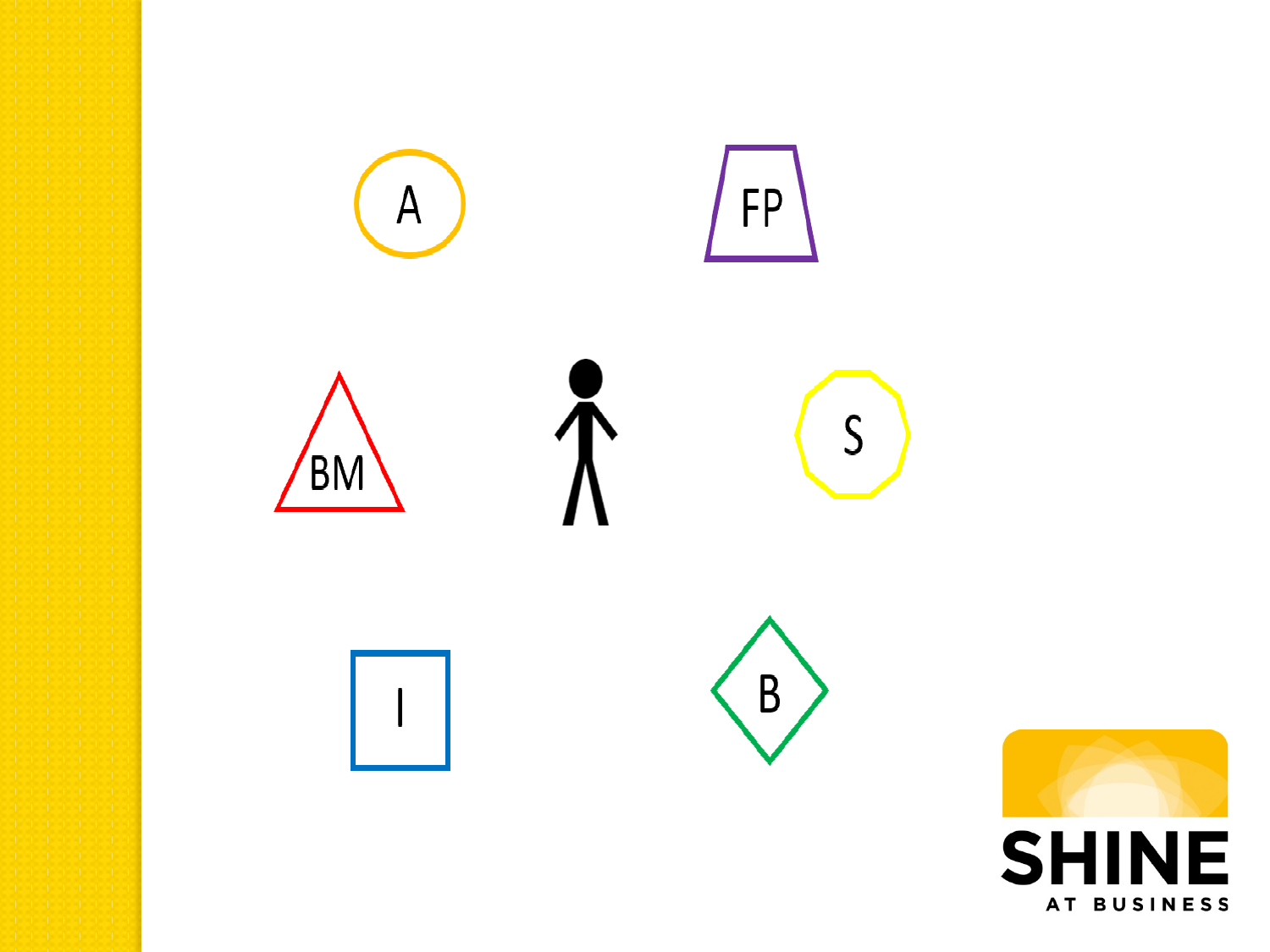

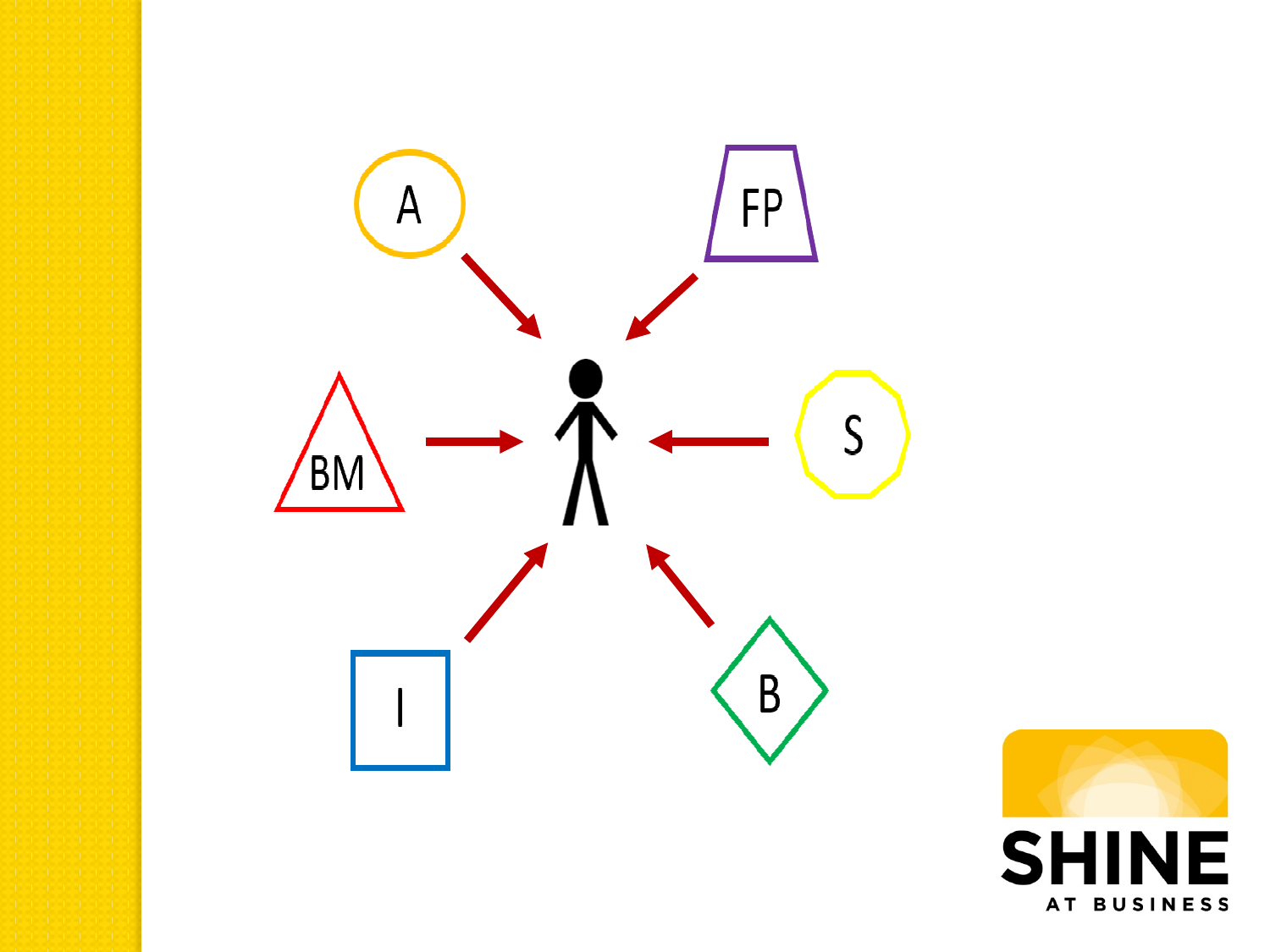

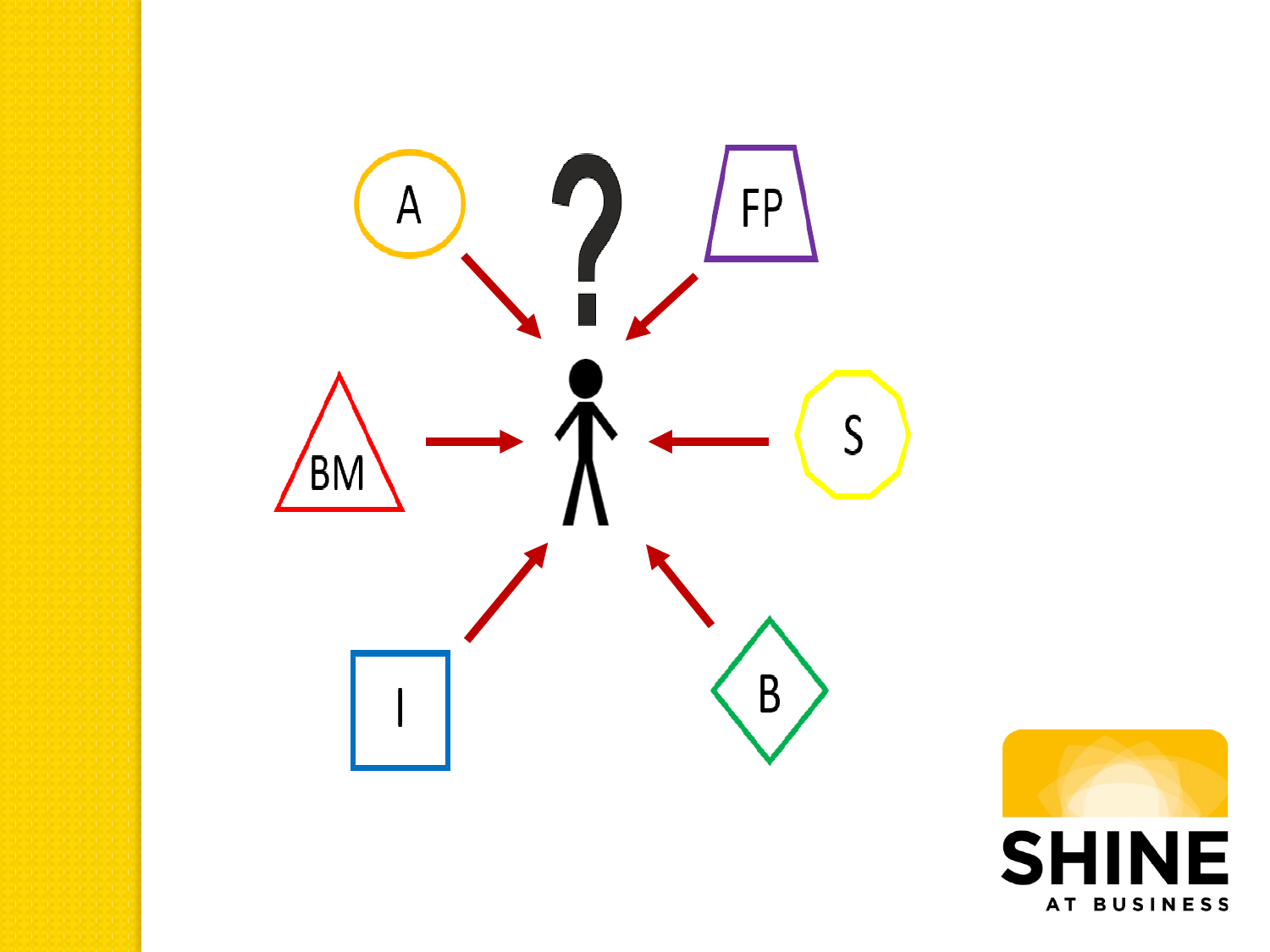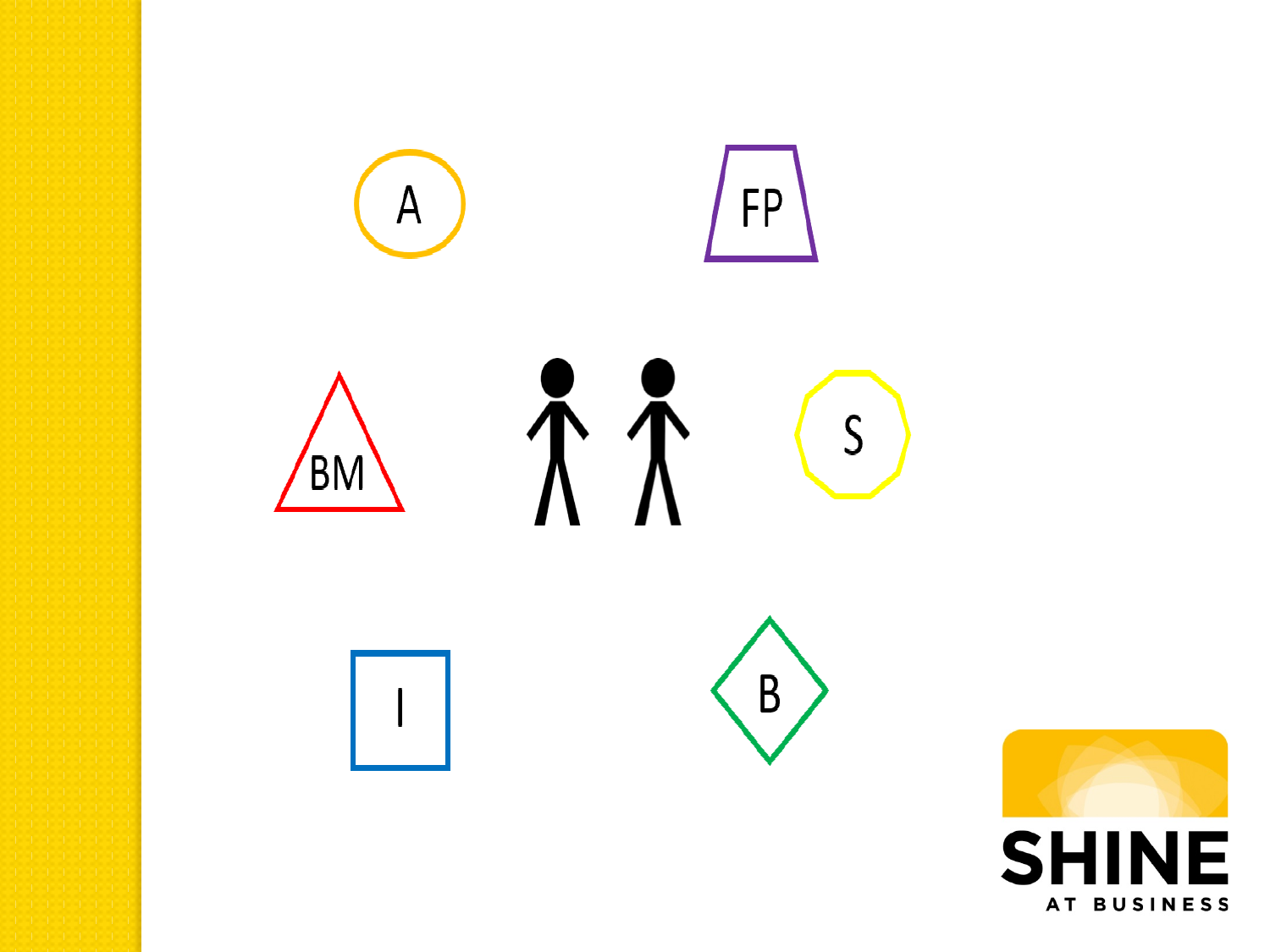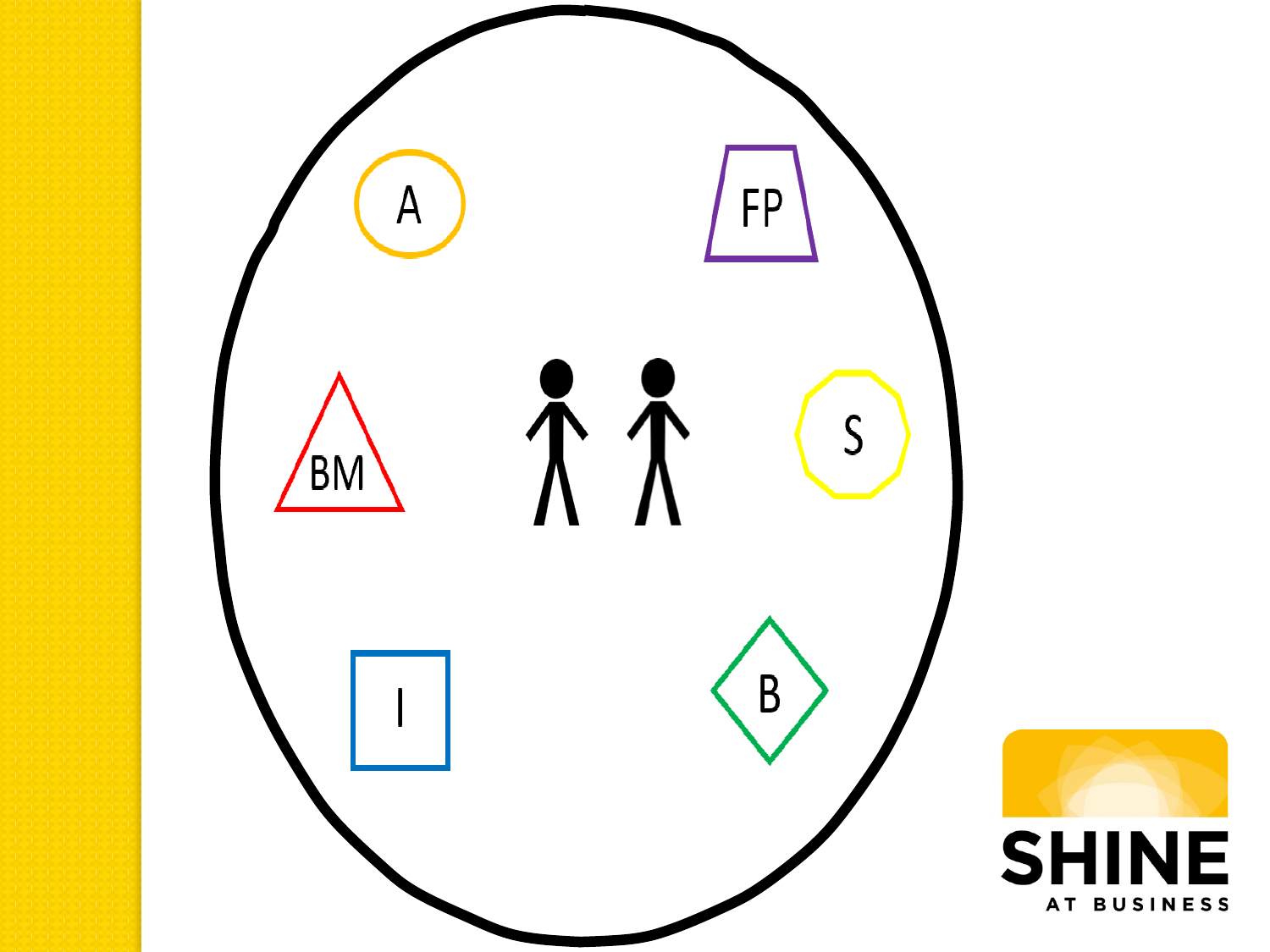#### Financial Empowerment

• Tax

- Debt
- **Insurances**
- Cash Flow
- **Superannuation**
- **Investments**
- Legal Considerations
- Succession Planning